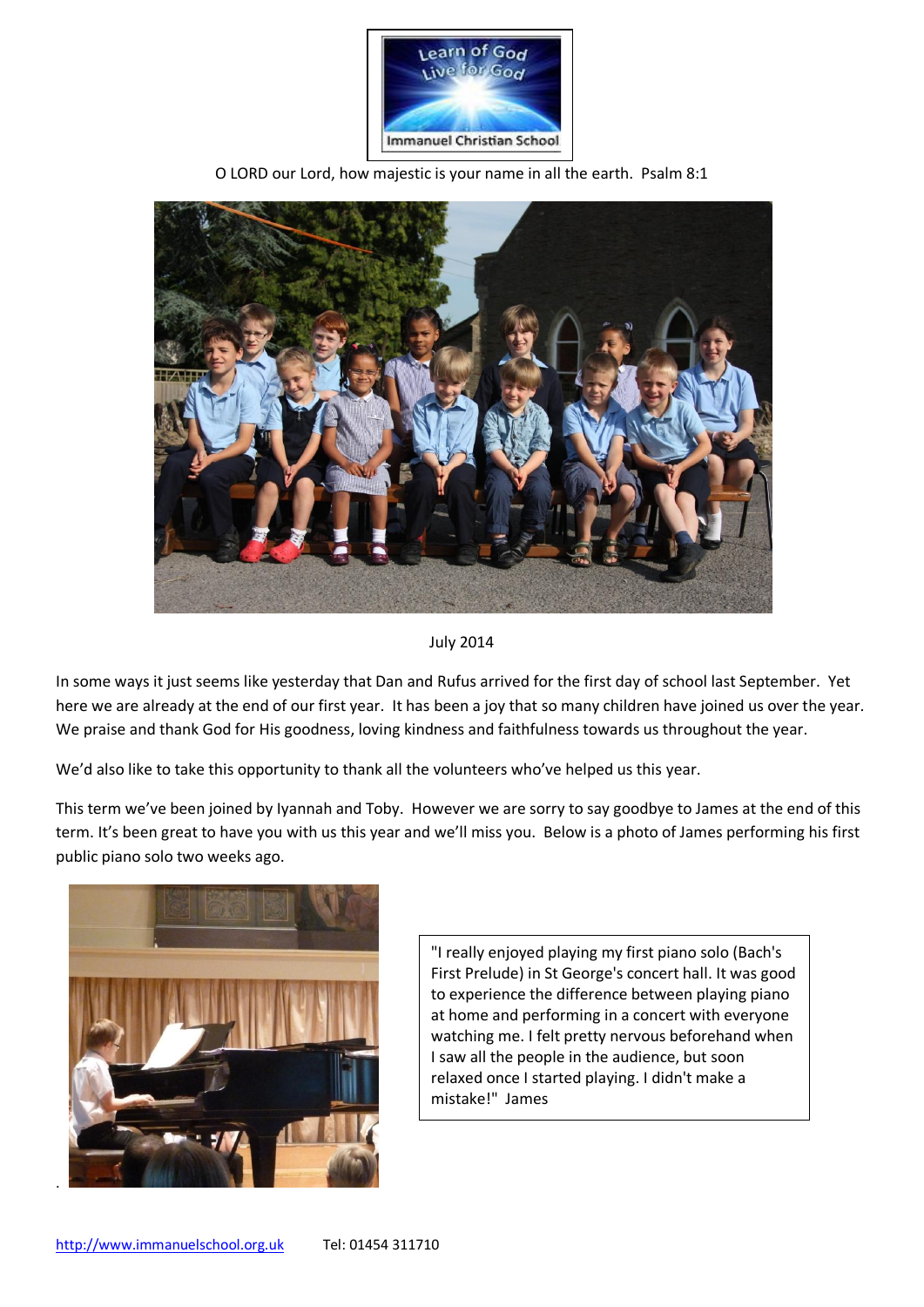## Water

Our theme this term has been Water. In our daily assemblies we have been looked at some of the many references to water in the Bible. On Wednesdays we've learned about Jesus's power over nature, sickness, sin and death through stories with water.

One of the highlights of this term was the trip to the River Frome. On Wednesday 18<sup>th</sup> June we went for a walk to find the source of the Frome. We walked from a place called Coombs End along the Cotswold Way. We walked through Dodington Park, James Dyson's estate. I (Toby) was interested in how much money James Dyson has!

Then we reached the Frome and we followed it up to the source. We discovered there were 2 sources, one was water flowing out of a pipe and one was a real spring with water flowing from under a rock. I (Jamie) really enjoyed finding the source in the trees.

Later we went to Oldbury Court to see how the river had changed. It was much wider and bigger and a lot slower too.



I (Jamie) was interested to find out that as the river got wider it slowed down. I (Toby) was interested to see how much faster the river was at the source than at Oldbury Court.

The best bit of the day was falling in the river at the end (Jamie). I liked finding the source of the Frome most of all (Toby). By Toby and Jamie

## River Poems

The children wrote some fantastic poems based on a river's journey. The older ones also made them into powerpoints. There are too many to publish here, so we will try to add them to the website over the holidays.

# The Bears' Dilemma

The teddies were planning a picnic but were worried when they heard it might rain. They needn't have worried because Sophia, Ezra, Iyannah, Jonathan and Tilly investigated the best materials to keep them dry. Ezra suggested that we could put our hands under the different materials and drip drops of water on the material. If our hands stayed dry we could use the material.

Before we knew it, all the bears were kitted out in new wellingtons and hats as well as waterproof coats.

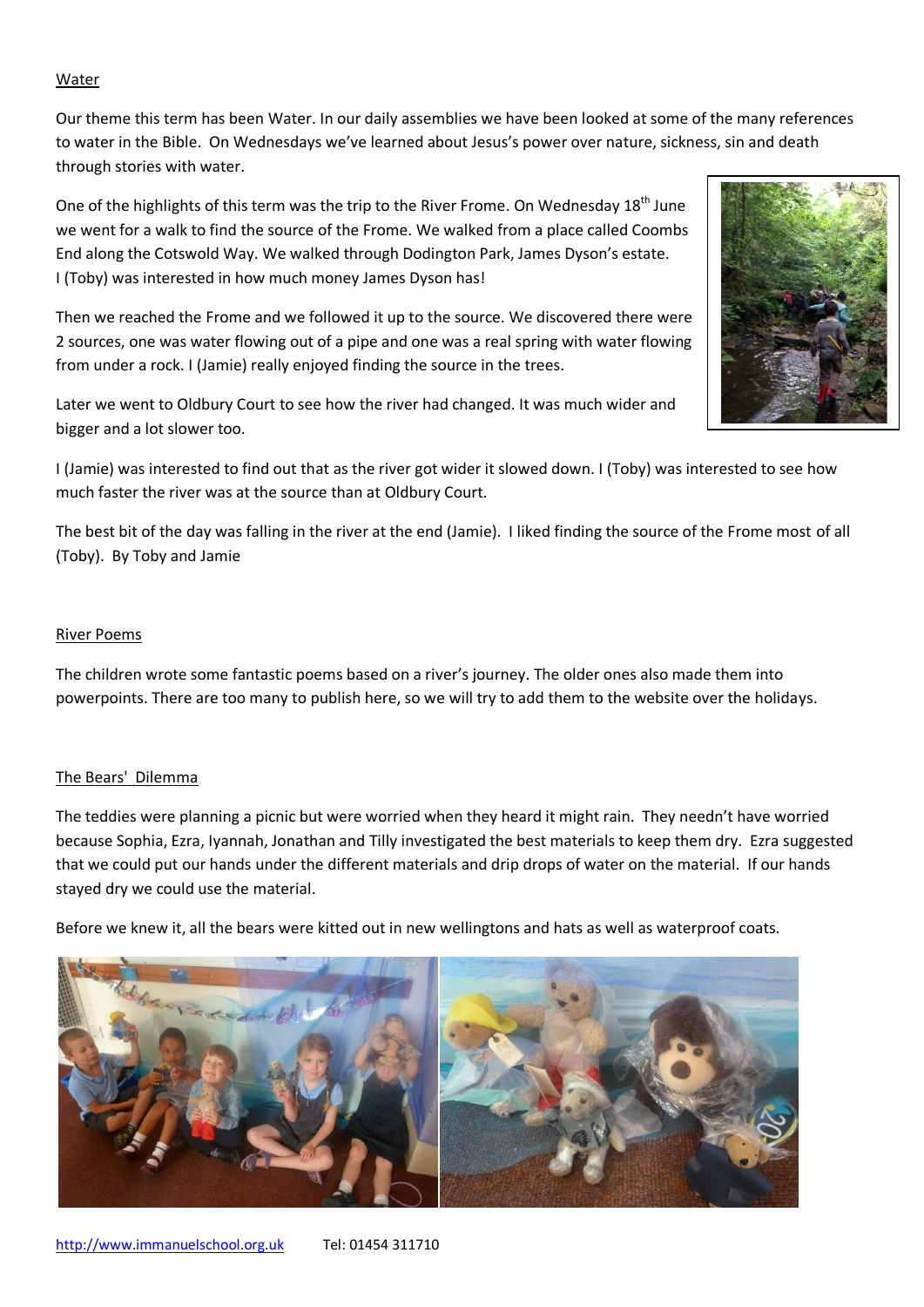# Vouchers

Thank you to everyone who collected Sainsbury vouchers for us. We had over 1100. As Phil (Dan's Dad) said "That's a lot of pastry cutters! However we have decided against the pastry cutters this year and instead have ordered a card which will allow us to buy cooking ingredients. We have also been able to order athletics equipment and some stampabouts for playtime.

In addition, last Wednesday we found a box outside the front door from a 'friend'. When we opened it, inside was a football goal. It took 2 lunchtimes for our engineers to put it together and it has been well used ever since. If our 'friend' is reading this, a big thank you from us all.



## Swimming and other achievements

Congratulations to Dan and Rebekah who achieved 100m and Imogen who achieved 400m in swimming earlier this term. Also to Ezra, who has recently learned to ride his bike without stabilisers. James (and his elder brother Paul) have reached the finals of a national chess competition, which will be held in Manchester this September. What an achievement! We look forward to hearing how you get on James. We always like to hear what the children have been doing outside school, so please let us know.

# Sports Day

Last Tuesday we went to Emmaus School in Trowbridge for their Sports' Day. The Juniors competed in the sprint, fun race and the relay. The Infants took part in sprint, sack and egg and spoon races. Everyone competed well and enjoyed themselves- including Rhys, who took part in the toddlers' race. Rufus won a bronze award for coming third in the sack race whilst Dan and Immie's team came first in the fun race. Rebekah, Miyah, Dan and Immie just missed third place in very close relay. As they were competing against Y5 and Y6 teams, it was an amazing performance! Thanks to Emmaus School for allowing us to join them.

# The Earth in Space

This will be our theme next term. We will be starting our learning with a visit to @Bristol and the Planetarium on Wednesday  $17<sup>th</sup>$  September. Details to follow towards the end of the holidays

#### September

We are delighted that Mrs Karuna Monteiro and Mrs Cherie Braun will be joining us in September. Mrs Monteiro will be teaching on Wednesdays and Thursdays. Mrs Braun will be with us on Mondays, Thursdays and Fridays as a teaching assistant. Five of our part-time pupils will be coming full-time from September, so we now have some spaces on a Friday for flexi-schoolers.

http://www.immanuelschool.org.uk Tel: 01454 311710 School will continue to start at 8:45am and end at 2:45pm. Children can be dropped off from 8:30 onwards.